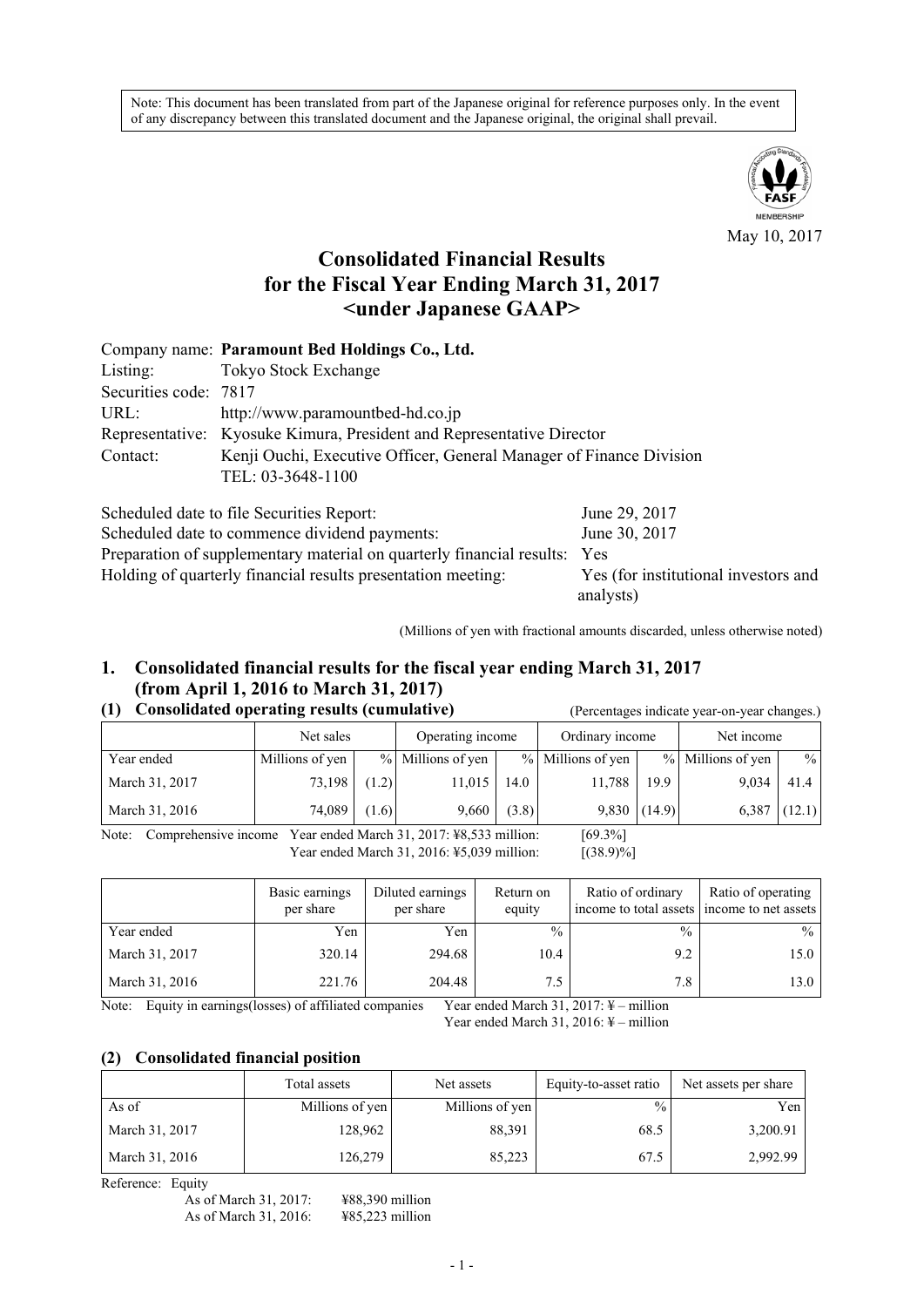### **(3) Consolidated Cash Flows**

|                | Cash flows from<br>operating activities | Cash flows from<br>investing activities | Cash flows from<br>financing activities | Cash and cash equivalents<br>at end of year |
|----------------|-----------------------------------------|-----------------------------------------|-----------------------------------------|---------------------------------------------|
| Year ended     | Millions of yen                         | Millions of yen                         | Millions of yen                         | Millions of yen                             |
| March 31, 2017 | 12,019                                  | $\triangle$ 936                         | $\triangle 5.641$                       | 27,644                                      |
| March 31, 2016 | 9,657                                   | $^{\triangle}2,037$                     | $\triangle$ 5.493                       | 22,615                                      |

### **2. Dividends**

|                                                    |                 |        | Dividends per share                          |                    | Total amount |                                  | Ratio of                       |                                              |
|----------------------------------------------------|-----------------|--------|----------------------------------------------|--------------------|--------------|----------------------------------|--------------------------------|----------------------------------------------|
|                                                    | First           | Second | Third<br>quarter-end quarter-end quarter-end | Fiscal<br>year-end | Total        | of cash<br>dividends<br>(Annual) | Payout ratio<br>(Consolidated) | dividends to<br>net assets<br>(Consolidated) |
|                                                    | Yen             | Yen    | Yen                                          | Yen                | Yen          | Millions of yen                  | $\frac{0}{0}$                  | $\%$                                         |
| Fiscal year ended<br>March 31, 2016                | $\qquad \qquad$ | 35.00  |                                              | 35.00              | 70.00        | 1,998                            | 31.6                           | $2.4^{\circ}$                                |
| Fiscal year ending<br>March 31, 2017               | $\equiv$        | 40.00  | $\overline{\phantom{a}}$                     | 50.00              | 90.00        | 2,520                            | 28.1                           | 2.9                                          |
| Fiscal year ending<br>March 31, 2018<br>(Forecast) | $\qquad \qquad$ | 45.00  | $\overline{\phantom{0}}$                     | 45.00              | 90.00        |                                  | 31.1                           |                                              |

Dividends for the fiscal year ending March 31, 2017, are scheduled as follows: interim regular dividends of ¥40 in addition to year-end regular dividends of ¥40 and year-end commemorative dividends of ¥10.

# **3. Consolidated earnings forecasts for the fiscal year ending March 31, 2018 (from April 1, 2017 to March 31, 2018)**

(Percentages indicate year-on-year changes.)

|                                         | Net sales          |               | Operating income   |               | Ordinary income    |               | Net income         |               | Basic earnings<br>per share |
|-----------------------------------------|--------------------|---------------|--------------------|---------------|--------------------|---------------|--------------------|---------------|-----------------------------|
|                                         | Millions of<br>yen | $\frac{0}{0}$ | Millions of<br>yen | $\frac{0}{0}$ | Millions of<br>yen | $\frac{0}{0}$ | Millions of<br>yen | $\frac{0}{0}$ | Yen                         |
| Six months ending<br>September 30, 2017 | 34,200             | 5.6           | 4,400              | (1.0)         | 4,500              | 15.8          | 3,000              | 11.8          | 108.64                      |
| Fiscal year ending<br>March 31, 2018    | 76,000             | 3.8           | 11,500             | 4.4           | 11,800             | 0.1           | 8,000              | (11.5)        | 289.71                      |

### \* **Notes**

- (1) Changes in significant subsidiaries during the period (changes in specified subsidiaries resulting in the change in scope of consolidation): Yes
- (2) Changes in accounting policies, changes in accounting estimates, and restatement
	- a. Changes in accounting policies in accordance with changes in accounting standards, etc.: Yes
	- b. Changes in accounting policies due to other reasons: None
	- c. Changes in accounting estimates: None
	- d. Restatement: None